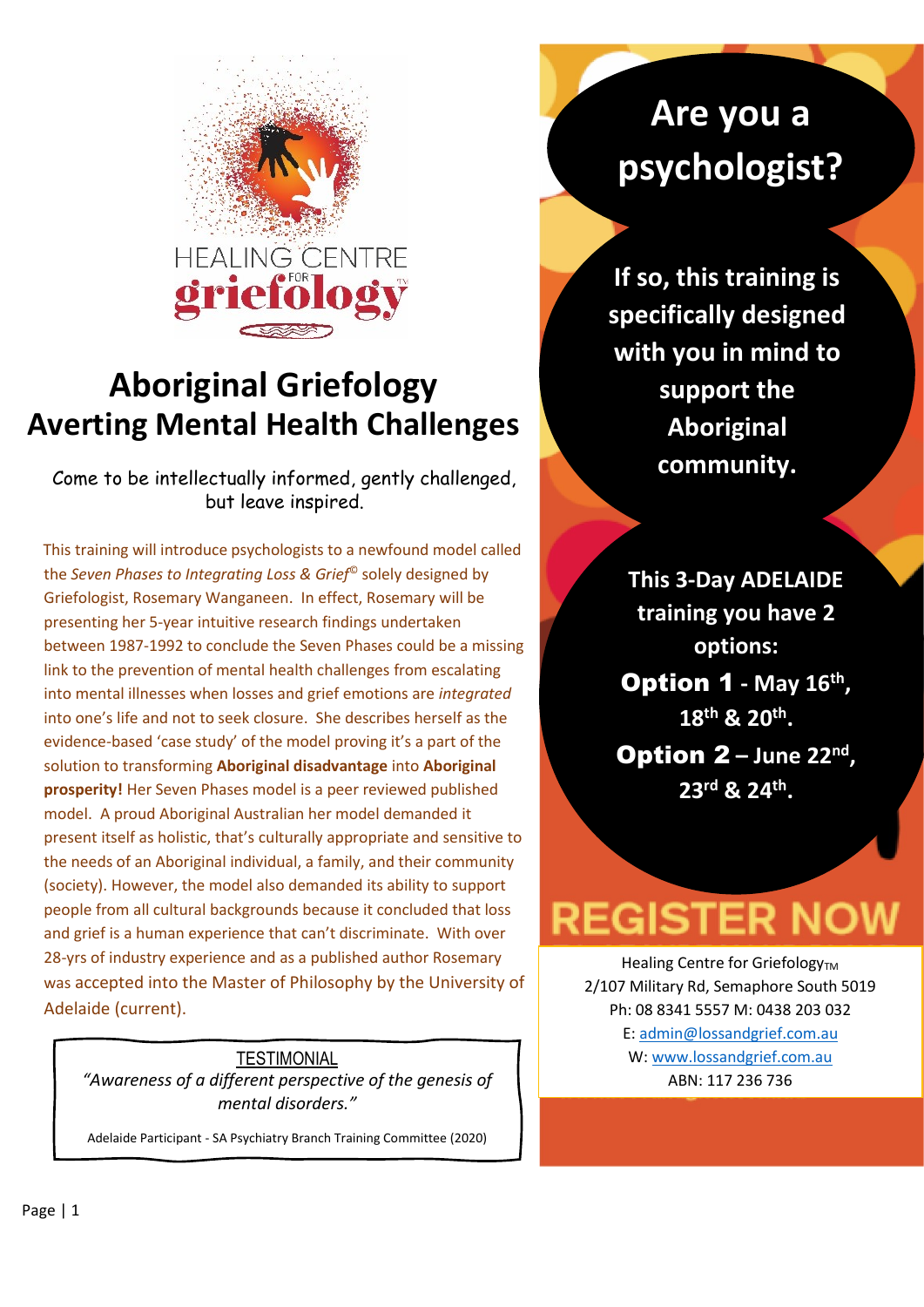**What is Griefology?** *Griefology is the study of the human relationship between (Aboriginal) ancestral major losses and their suppressed unresolved grief that has compounded and complicated their contemporary descendants (Aboriginal) losses and suppressed, unresolved grief, guaranteeing (Aboriginal) disadvantage, inter-generationally! However, understanding this relationship, Griefology provides a foundation for grieving to healing processes that will restore prosperity which is the right of all human beings.*

Such training for the psychological community aims to compliment your psychological training however over the past many years, some psychologists have often shared intermittently with Rosemary, stories of a similar nature as describe to her by a psychologist attending this very training:

*I have always felt a bit lost in my practice regarding how to help people with loss and grief, but I now feel confident with this approach that healing can take place to help people reach their empowerment and sense of knowing again*. Feda Ail 2019 (Psychologist)

Bringing into the fold of psychology an understanding of ancient history, into modern history (meaning of intergeneration), the depths of Aboriginal loss and grief theory, basic clinical techniques to encourage you to feel and become more confident to engage with Aboriginal society for them to feel culturally safe for a return service. Our bi-cultural training principles seeks to compliment your psychological training and it won't matter what degree of Aboriginal cultural understanding and experiences you bring.

#### **About The Training**

Rosemary has a strong conviction in believing the Seven Phases to Integrating Loss and

Grief<sup>®</sup> to equip psychologist with a variety of intellectual knowledge, emotional skills combined with basic practical techniques to support Aboriginal societies to avert the escalation of mental health challenges into mental illnesses in deeper and more meaningful ways, including suicide prevention. During this three-day training Rosemary is confident what she imparts to you will inspire greater confidence when working with Aboriginal societies. In so doing an Aboriginal individual leaves your clinical practice with their cultural identity intact because you'll have the skills to reduce their fears, create cultural safety between the both of you, for a return service. Acquiring such skills and maintaining them you'll become a part of the solution to supporting Aboriginal prosperity. Statistics are valuable but won't be 'front and centre' throughout the training. Griefology will apply the ancient form of storytelling to present the 'real lives' behind the statistics in the hope by merging Griefology with psychology we're 'working together' towards reducing these statistics in so doing and in time, we're closing the gap between Aboriginal disadvantage to restore Aboriginal prosperity.

#### **OUTLINE OF THE TRAINING**

#### **Contemporary Aboriginal Reality**

- Rosemary being a microcosm of 'living' in her prosperity, will present her lived experiences, evidenced-based, peer reviewed model as a case-study out of Aboriginal disadvantage into her Aboriginal prosperity.
- Statistics will not be front and centre but a lived experience behind these 'Aboriginal' statistics.

#### ➢ **DAY 1 SESSION ONE**

#### **Why Unearth Ancient History 'arriving' into Modern Australian History**

• Post 'arrival' of Australian invasion/colonisation - 1788

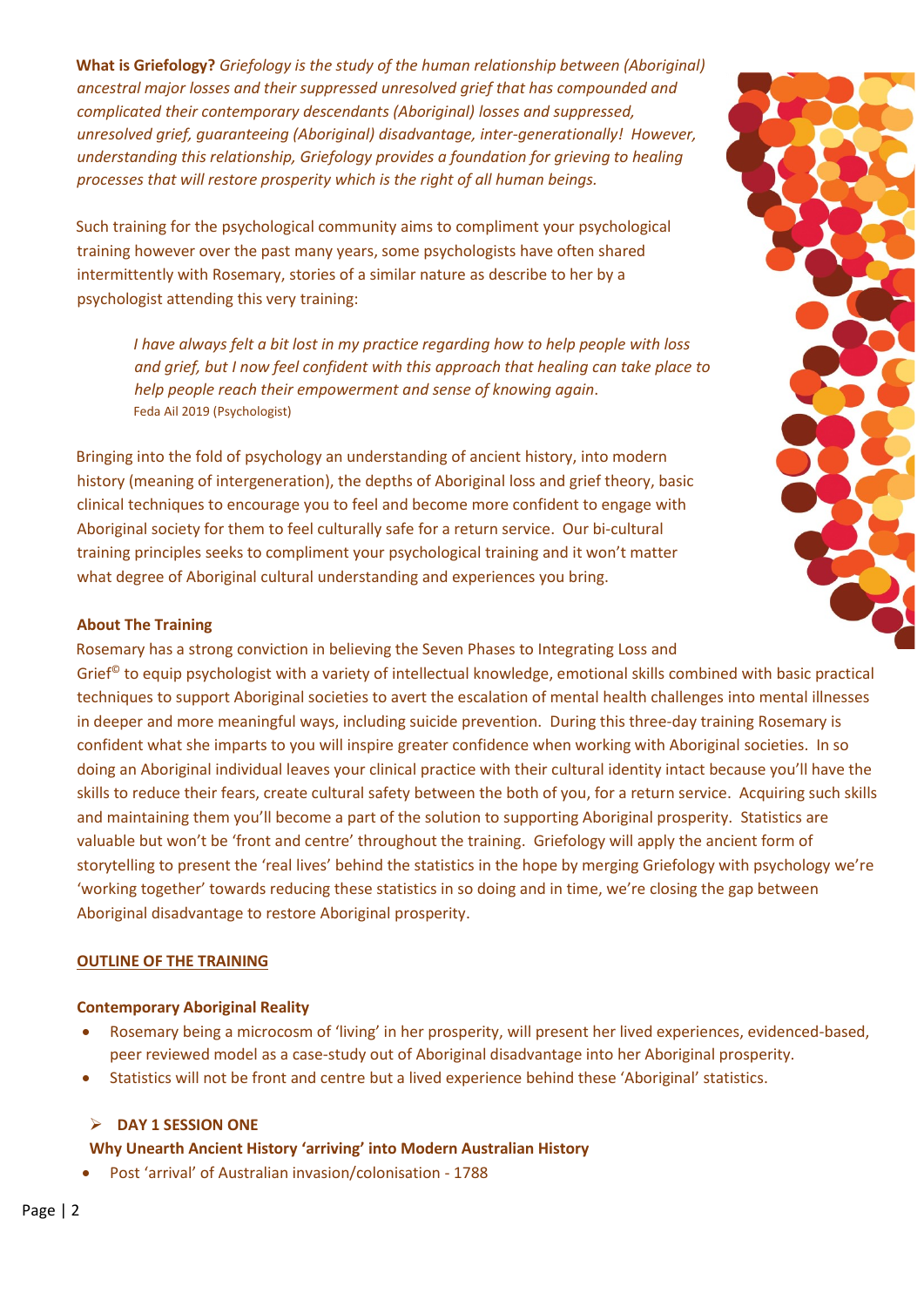- Pre-Australian invasion/colonisation: unravelling English & European history
- Finding Aristocles Plato in 388-BC…
- Origins and the implications of ancient and contemporary losses and suppressed unresolved grief.
- Why ancient traditional beliefs, concepts, understandings, and practices of Griefology is critical in the  $21<sup>st</sup>$ century for all Aboriginal peoples and other Australians.
- Ancient and contemporary 'racism' and how to decolonise it.
- Finding <sup>1</sup>Sara Hudson to discuss: To what extend could Aboriginal disadvantage be a western construct to create and maintain an Aboriginal industry?

#### ➢ **DAY 2 SESSION TWO**

#### **Theory of Griefology**

- The word 'trauma' has no meaning in Griefology.
- Losses tangible and intangible.
- Attributes affirmed and diminished.
- What is grief fear when it comes into being, when ones Seven Humanities is out of alignment caused by suppressed grief emotions, grief discounting, grief triggers, gender grief, grief addictions.
- Unhealed multiple inner children/adolescents and their 'journey' towards mental health challenges into mental illnesses.
- Unhealed multiple inner children/adolescents could lend itself to dissociative identity disorders and more.
- 'Hearing voices': who's are they really?
- Creative & reflective grief activities as a prevention to mental health challenges escalating including social, emotional, and physical diseases and disorders.
- What is intuitive intelligence when it comes into being when one has realigned their Seven Humanities in so doing becoming conscious of sustaining their own health, social and emotional wellbeing.
- Self-care to sustain your personal & professional health, social and emotional wellbeing.

#### ➢ **DAY 3 SESSION THREE**

#### **Imparting Clinical Techniques**

- Only in the context of this training for psychologist Rosemary is pleased to announce she is willing to impart some basic practical clinical techniques.
	- − Conceptually, drawing in the sand how and why value the use of butcher paper.
	- − How to and why apply the 'snake' chart.
	- − How to and why incorporate the chronological age (client) and their multiple unhealed inner children into the session.
	- − 4 cornerstones within her counselling process: what can I share of me, the clients past, their present & their future.

#### **Strategies To Building Bicultural Rapport with the Aboriginal Community**

*"Humanitarian approaches to building and maintaining bi-cultural rapport will strengthen your professional relationship with Aboriginal individuals. Respect the individual and the community will follow!"*

- Identifying grief fear using body language
- How to build cultural rapport
- How to maintain cultural rapport
- "*OK, now you've done the training*…" Promoting yourself as culturally safe.

<sup>&</sup>lt;sup>1</sup> Hudson, S (2016) Mapping the Indigenous Programs and Funding Maze Research Report. The Centre for Independent Study. National Library of Australia Cataloguing-in-Publication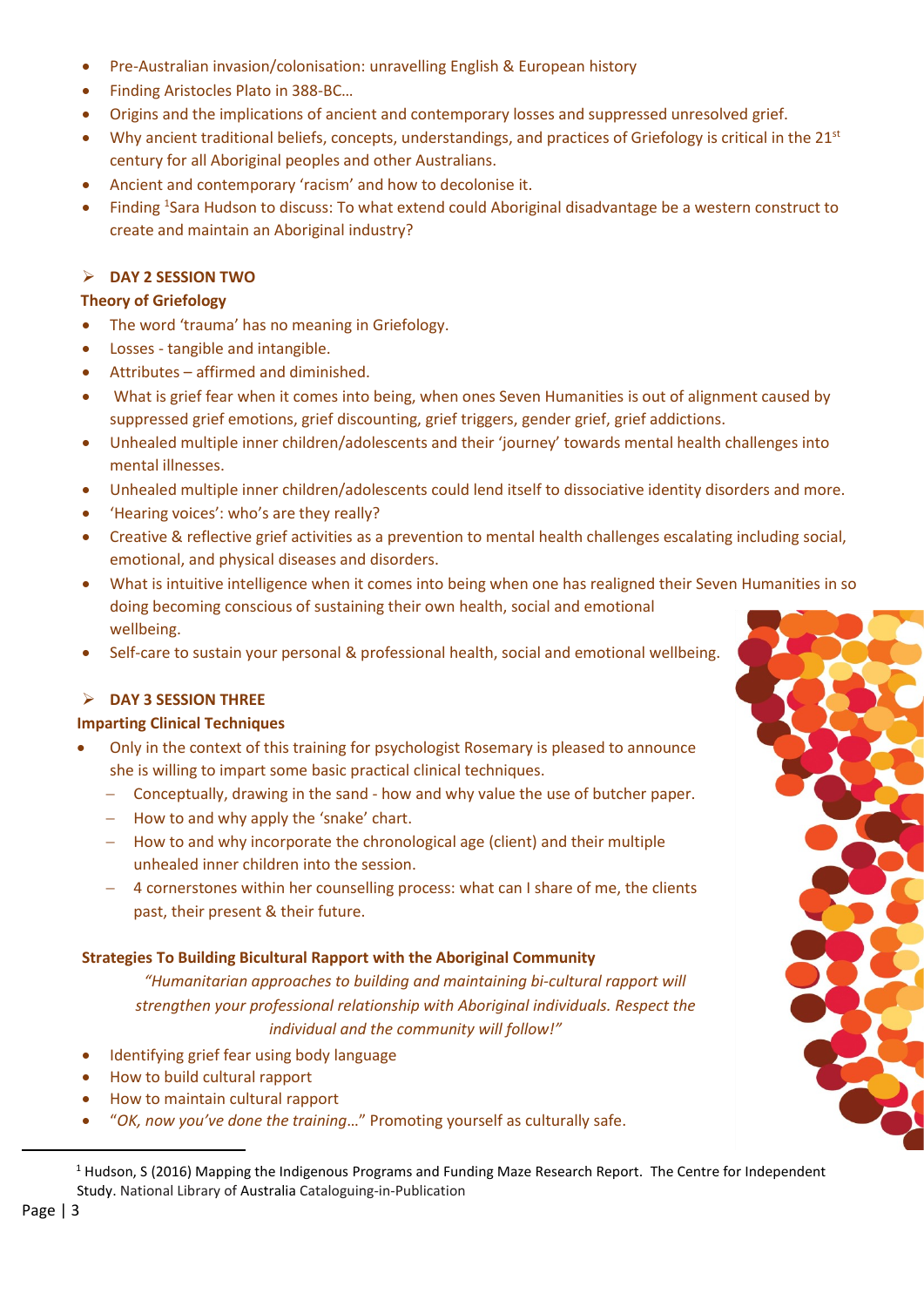**Training resources:** It's interactive and participants will receive handouts: Session 1-copy of day 1 power-point; Session 2-loss and grief theory booklet, Session 3-imparting basic clinical techniques and strategies booklet, DVD list, references for further learning.

#### **TRAINING COSTS AND INFORMATION**

- ➢ **Participants**: 16 (minimum), 20 (maximum).
- ➢ **Times**: Day 1: 8.30 am Meet, greet & registrations: 9.00 am start and 5.00 pm finish. Days 2 & 3: 8.45 am for 9.00 am start and 5.00 pm finish.
- ➢ **Venue**: Tauondi Aboriginal Community College 1 Lipson St, Port Adelaide SA 5015.
- ➢ **Catering:** Full catering provided.
- ➢ **Cost:** Adelaide costings \$1,050.00 per person + GST.
- ➢ **Registration**: to register see form below and email to: [programs@lossandgrief.com.au](mailto:programs@lossandgrief.com.au)
- ➢ For further information email: [programs@lossandgrief.com.au](mailto:programs@lossandgrief.com.au)
- ➢ **Further training**: this training will be delivered in other states around Australia soon.

#### **ABOUT YOUR FACILITATOR**

Award winning and published author of the Seven Phases<sup>®</sup> model and more, **Rosemary Kudnarto Wanganeen** is a proud South Australian Aboriginal woman with ancestral links to Kaurna of the Adelaide Plains and Wirangu from the West Coast of SA. Griefology has evolved from her personal lived experiences of 'mission life', inhumane policies and practices, alcohol fuelled childhood and adult family violence and every form of violations during her time in Stolen Generation. Similarly, as a research officer in the Royal Commission into Aboriginal Deaths in Custody she often recalls when she asked herself: *where are Aboriginal families going to talk about the death of their loved one?* And *how many of the 99 deaths were removed from their families?* She realized there was nowhere for them to seek counselling that was culturally appropriate and safe, so it meant they had to suppress their grief emotions, exposing harmful grief behaviours towards themselves and others! Restoring her intuitive intelligence through her personal grieving journey, she founded the Healing Centre for Griefology (2021) which was preceded by the Sacred Site Within Healing Centre (1993) and Australian Institute for Loss



and Grief (2005). As a Griefologist Rosemary has reframed the deficit western construct of Aboriginal disadvantage under the umbrella of Griefology as the missing link to achieving Aboriginal prosperity. Rosemary is undertaking a master's degree in philosophy at Adelaide University due to what they call industry experience. Rosemary is proud to continue accepting invitations from the SA Psychiatry Branch Training Committee to present her Seven Phases© model back in 2016, 2018, 2020 and pending in July 2022. The above testimony from a participant is what continues to also inspire her. Her accolades include but not limited to:

- Finalist SA Health Mental Health Excellence Awards (2016).
- Finalist SA Health Mental Health Excellence Awards (2016).
- Winner Outstanding Health Project/Program. Aboriginal Health Council (SA) NAIDOC Health Awards (2016).
- Winner South Australian of the Year (2009) Community Award
- Recipient of (Aboriginal Elder) Gladys Elphick Award (2011)
- Zonta Club of Adelaide Women of Achievement Award South Australia (2000).